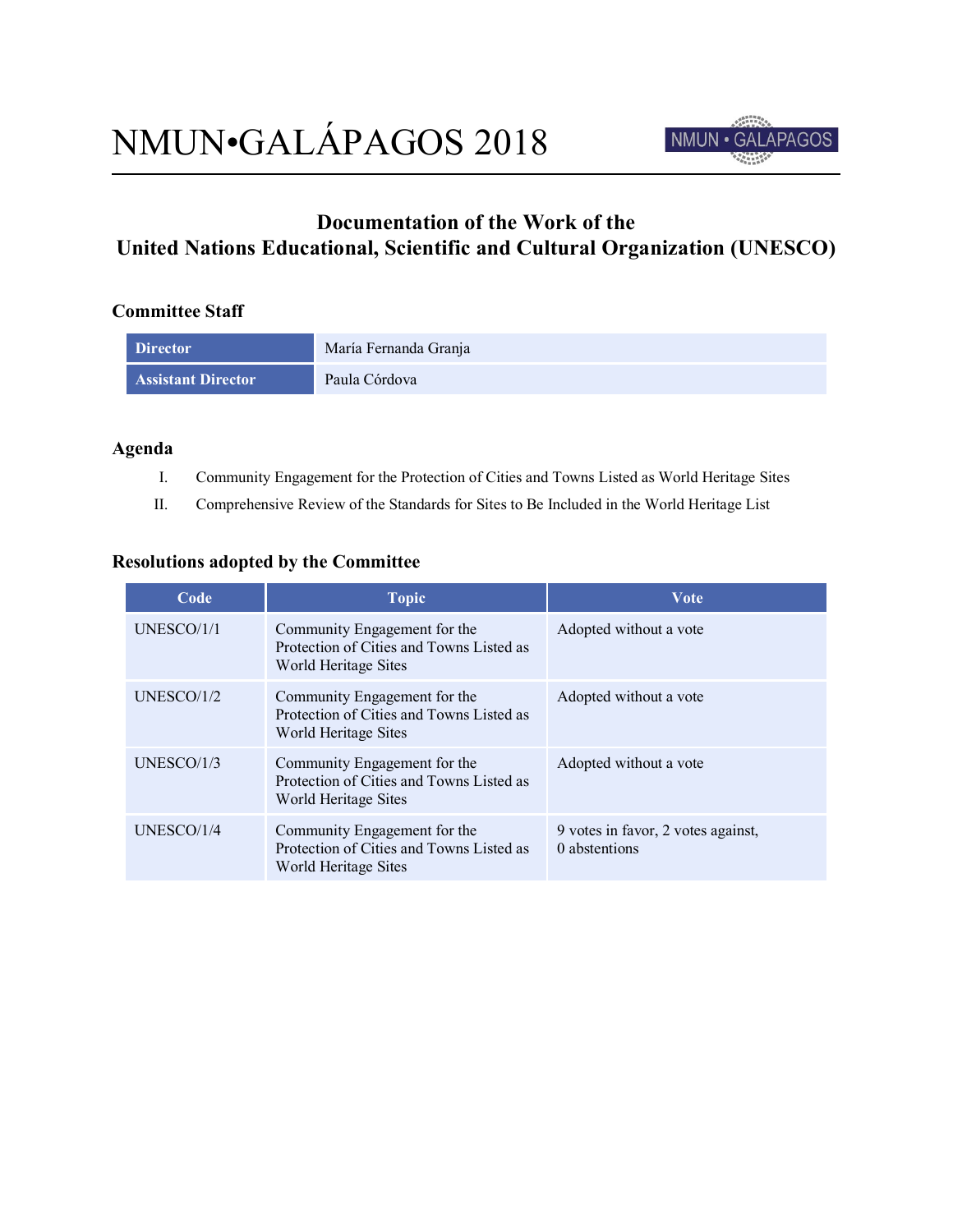

| $\mathbf{1}$<br>2 |    |               | The United Nations Educational, Scientific and Cultural Organization,                                                                                                                                                              |
|-------------------|----|---------------|------------------------------------------------------------------------------------------------------------------------------------------------------------------------------------------------------------------------------------|
| 3                 |    |               | Highlighting the duties of the International Centre for the Study of the Preservation and Restoration of Cultural                                                                                                                  |
| $\overline{4}$    |    |               | Property (ICCROM), as established by the United Nations Educational, Scientific and Cultural Organization                                                                                                                          |
| 5                 |    |               | (UNESCO) in 1956, to carry out research, provide technical assistance, and raise public awareness to strengthen the                                                                                                                |
| 6                 |    |               | conservation of World Heritage cities,                                                                                                                                                                                             |
| $\tau$            |    |               |                                                                                                                                                                                                                                    |
| $\,8\,$           |    |               | Reaffirming the global commitment to Transforming our world: the 2030 Agenda for Sustainable Development                                                                                                                           |
| 9                 |    |               | (2015) and the Sustainable Development Goals (SDGs), specifically SDG 12, which underlines the shared                                                                                                                              |
| 10                |    |               | responsibility of tourists as stakeholders in the protection of World Heritage cities and how their responsible                                                                                                                    |
| 11                |    |               | consumerism can drive the achievement of SDG 12,                                                                                                                                                                                   |
| 12                |    |               |                                                                                                                                                                                                                                    |
| 13                |    |               | Recalling the vision of UNESCO's World Heritage and Sustainable Tourism Programme that facilitates the                                                                                                                             |
| 14<br>15          |    |               | awareness of tourism stakeholders' shared responsibility for conserving World Heritage cities and recognizes the<br>potential for tourism to be used as a tool for development in cities and towns listed as World Heritage sites, |
| 16                |    |               |                                                                                                                                                                                                                                    |
| 17<br>18          |    |               | Reminding Member States of article 15.3 of the Convention Concerning the Protection of the World Cultural and<br>Natural Heritage (1972) that establishes functions and duties of the World Heritage Fund,                         |
| 19                |    |               |                                                                                                                                                                                                                                    |
| 20                | 1. |               | Recommends that ICCROM execute a two-year study with the local community pertaining to the:                                                                                                                                        |
| 21                |    |               |                                                                                                                                                                                                                                    |
| 22                |    | а.            | Relationship between tourism and climate change;                                                                                                                                                                                   |
| 23                |    |               |                                                                                                                                                                                                                                    |
| 24                |    | b.            | Outcomes of tourism on local businesses;                                                                                                                                                                                           |
| 25                |    |               |                                                                                                                                                                                                                                    |
| 26<br>27          |    | $c_{\cdot}$   | Potential benefits of ecotourism;                                                                                                                                                                                                  |
| 28                | 2. |               | Suggests that the local community use the results of the studies done by ICCROM to create #ProtecTER                                                                                                                               |
| 29                |    |               | Guidelines to be given to tourists as they travel to World Heritage cities and towns, which would include ways                                                                                                                     |
| 30                |    | tourists can: |                                                                                                                                                                                                                                    |
| 31                |    |               |                                                                                                                                                                                                                                    |
| 32                |    | a.            | Reduce their carbon footprint;                                                                                                                                                                                                     |
| 33                |    |               |                                                                                                                                                                                                                                    |
| 34                |    | b.            | Support locally owned businesses, hotels, and restaurants;                                                                                                                                                                         |
| 35                |    |               |                                                                                                                                                                                                                                    |
| 36                |    | $c_{\cdot}$   | Identify ecotourism options that are beneficial to the planet, supportive of the local economy, and                                                                                                                                |
| 37                |    |               | authentic to the local culture;                                                                                                                                                                                                    |
| 38                |    |               |                                                                                                                                                                                                                                    |
| 39                | 3. |               | Invites Member States to promote the #ProtecTER Guidelines through a year-long social media campaign                                                                                                                               |
| 40                |    |               | starting on World Tourism Day (27 September) in 2020 through means such as but not limited to:                                                                                                                                     |
| 41                |    |               |                                                                                                                                                                                                                                    |
| 42                |    | a.            | Using UNESCO's active social media platforms to announce the publication of the #ProtecTER                                                                                                                                         |
| 43                |    |               | Guidelines;                                                                                                                                                                                                                        |
| 44                |    |               |                                                                                                                                                                                                                                    |
| 45                |    | b.            | Circulating hyperlinks to UNESCO's World Heritage and Sustainable Tourism Programme website                                                                                                                                        |
| 46                |    |               | through UNESCO's active social media accounts so that individuals may learn more about responsible                                                                                                                                 |
| 47                |    |               | tourism if they are so inclined;                                                                                                                                                                                                   |
| 48                |    |               |                                                                                                                                                                                                                                    |
|                   |    |               |                                                                                                                                                                                                                                    |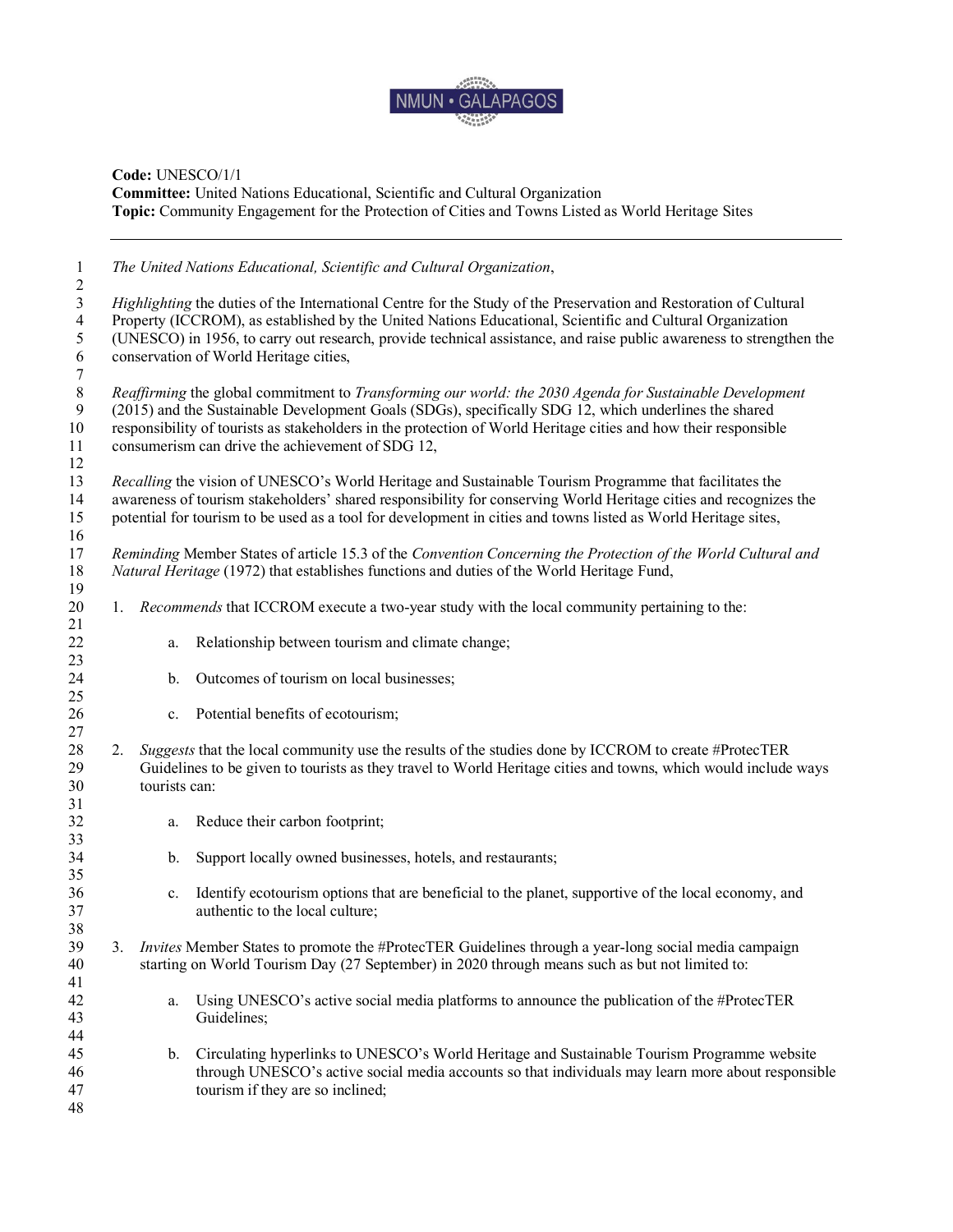| 49 | $\mathbf{c}$ . | Dispersing information to universities about the UNESCO Internship Program, as several interns will            |
|----|----------------|----------------------------------------------------------------------------------------------------------------|
| 50 |                | be specifically designated to oversee the #ProtecTER Guidelines social media campaign;                         |
| 51 |                |                                                                                                                |
| 52 | d.             | Encouraging individual citizens to generate content using the #TravelEnjoyRespect hashtag that                 |
| 53 |                | displays their adventures while engaging in responsible tourism practices;                                     |
| 54 |                |                                                                                                                |
| 55 | e.             | Developing Snapchat geofilters and Facebook profile picture frames for World Heritage sites and cities         |
| 56 |                | that use the quote "I am a ProtecTER" to further promote engagement with the ProtecTER Guidelines;             |
| 57 |                |                                                                                                                |
| 58 |                | Urges Member States that do not contribute to the World Heritage Fund to reconsider their position or to give  |
| 59 |                | voluntary contributions to fund the distribution of the #ProtecTER Guidelines and the social media campaign to |
| 60 |                | promote responsible tourism in World Heritage cities and towns on a larger scale.                              |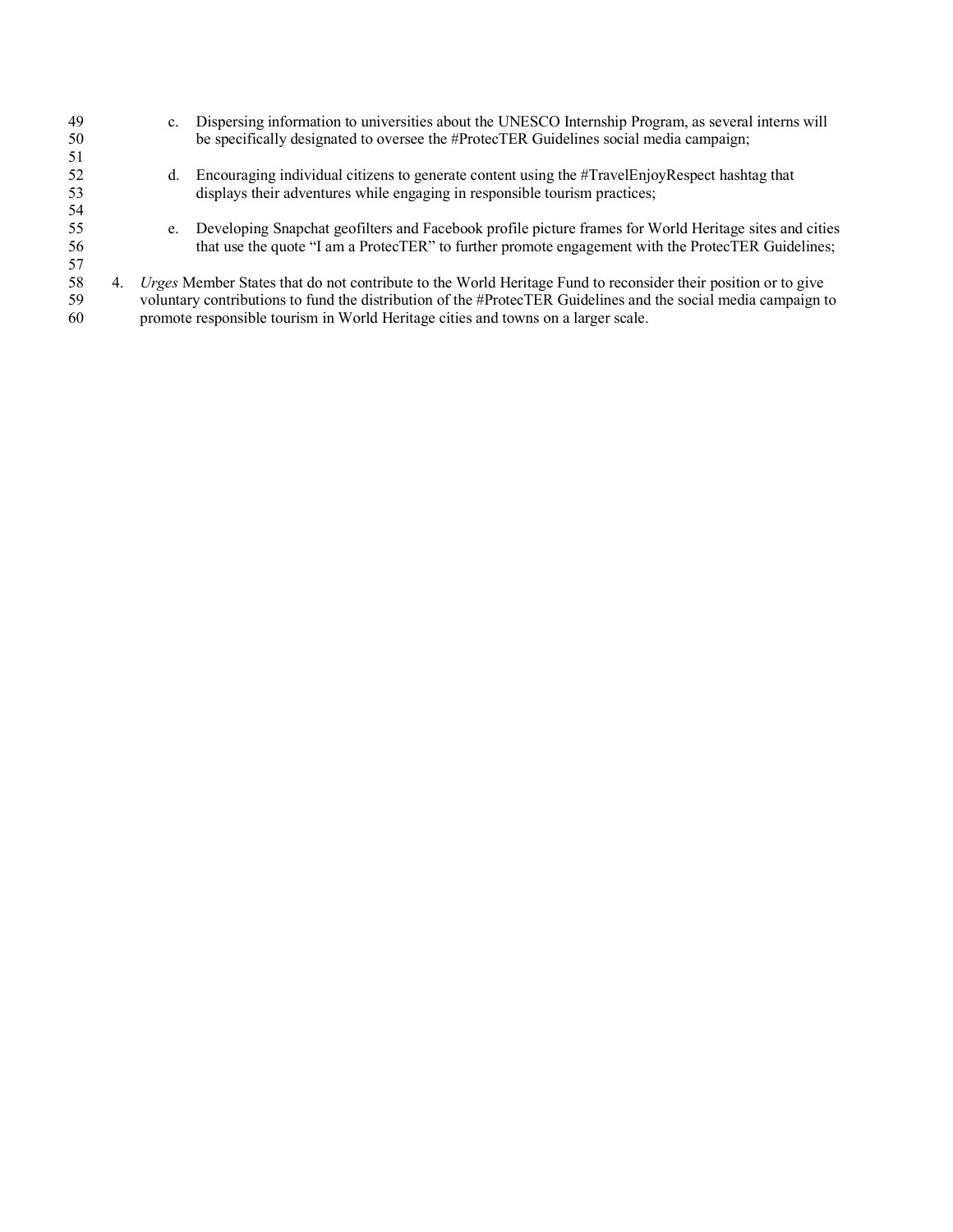

| $\mathbf{1}$                                       | The United Nations Educational, Scientific and Cultural Organization,                                                                                                                                                                                                                                                                                 |
|----------------------------------------------------|-------------------------------------------------------------------------------------------------------------------------------------------------------------------------------------------------------------------------------------------------------------------------------------------------------------------------------------------------------|
| $\overline{c}$<br>$\mathfrak{Z}$<br>$\overline{4}$ | Acknowledging the Charter of the United Nations (1945) and the principle of working in solidarity with all Member<br>States,                                                                                                                                                                                                                          |
| 5<br>6<br>7<br>$\,8\,$<br>$\overline{9}$           | Reaffirming the Convention Concerning the Protection of the World Cultural and Natural Heritage (1972),<br>specifically article 6, which states that parties to the Convention recognize the collective interest of the international<br>community to cooperate in the protection of cultural and natural heritage,                                   |
| 10<br>11<br>12                                     | Recalling the importance of the 2030 Agenda for Sustainable Development (2015) and the Sustainable Development<br>Goals (SDGs), especially SDGs 9, 11, 12, and 13,                                                                                                                                                                                    |
| 13<br>14<br>15                                     | Keeping in mind the Recommendation on the Historic Urban Landscape (2011), which stresses the importance of<br>cultural preservation,                                                                                                                                                                                                                 |
| 16<br>17                                           | Bearing in mind the promises made in the Paris Agreement (2015) regarding the reduction of carbon emissions to<br>combat climate change,                                                                                                                                                                                                              |
| 18<br>19<br>20                                     | Recognizing that the Convention Concerning the Protection of the World Cultural and Natural Heritage was<br>adopted on 16 November 1972,                                                                                                                                                                                                              |
| 21<br>22<br>23                                     | Considering the obligation of each Member State's National Commission in the protection and preservation of cities<br>and towns listed as World Heritage Sites,                                                                                                                                                                                       |
| 24<br>25<br>26<br>27                               | Underlining the responsibility of the United Nations Educational, Scientific and Cultural Organization (UNESCO)<br>to promote the education of youth regarding cultural preservation, especially through Education 2030: Incheon<br>Declaration and Framework for Action (2015) for the implementation of SDG 4,                                      |
| 28<br>29<br>30                                     | Urges the Executive Board of UNESCO to create an expert board that will:<br>1.                                                                                                                                                                                                                                                                        |
| 31<br>32<br>33<br>34<br>35                         | Be made up of a representative from the World Heritage Committee and a representative from each of<br>a.<br>the International Union for Conservation of Nature (IUCN), the International Council on Monuments<br>and Sites (ICOMOS), and the International Centre for the Study of the Preservation and Restoration of<br>Cultural Property (ICCROM); |
| 36<br>37                                           | Assess and approve sites according to the following criteria:<br>b.                                                                                                                                                                                                                                                                                   |
| 38<br>39<br>40<br>41<br>42<br>43                   | $\mathbf{i}$ .<br>Giving priority to sites that are threatened due to climate change, armed conflict, or political<br>conflict;<br>Considering sites that are located in developing Member States;<br>11.<br>iii.<br>Taking into account sites that are lacking community involvement in their stewardship in<br>preservation;                        |
| 44<br>45                                           | Analyze the need for a task force for each World Heritage Site upon the request of Member States;<br>c.                                                                                                                                                                                                                                               |
| 46<br>47                                           | Receive expert support from representatives from Member States;<br>d.                                                                                                                                                                                                                                                                                 |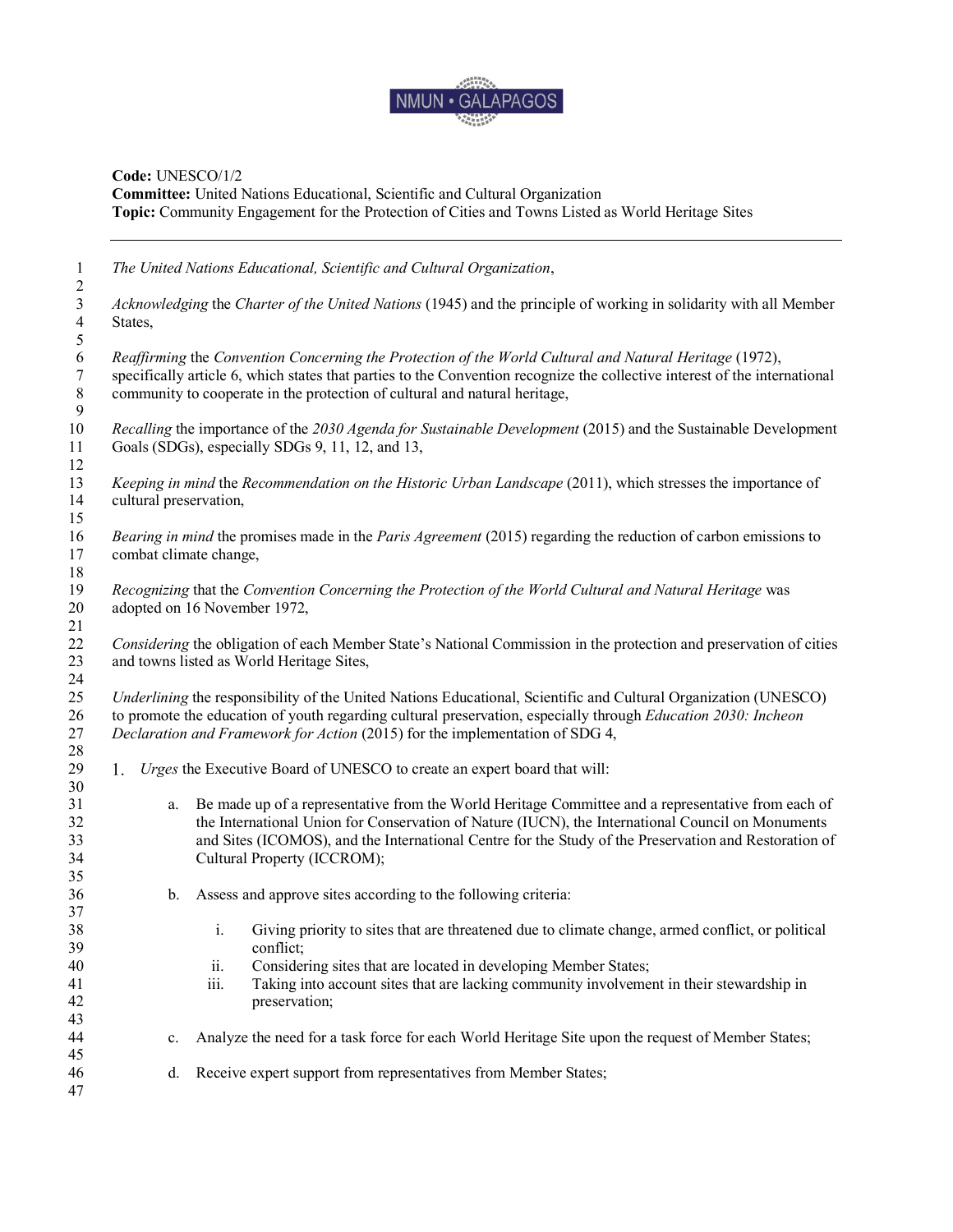| 48<br>49<br>50             |    | 2. Calls upon Member States to implement a task force in cities and towns listed as World Heritage Sites that will<br>improve sustainability and protection of the sites when approved by the expert board using the defined criteria:                                                                                                    |
|----------------------------|----|-------------------------------------------------------------------------------------------------------------------------------------------------------------------------------------------------------------------------------------------------------------------------------------------------------------------------------------------|
| 51<br>52<br>53<br>54<br>55 |    | Designating two qualified community ambassadors, two researched academics that specialize in a field<br>a.<br>associated with that site, a member of a non-governmental organization (NGO) relevant to that site,<br>and a World Heritage Committee representative selected by the World Heritage Committee, IUCN,<br>ICOMOS, and ICCROM; |
| 56<br>57                   |    | Insisting the task forces encourage city-wide sustainable practices that will:<br>$\mathbf b$ .                                                                                                                                                                                                                                           |
| 58<br>59<br>60<br>61<br>62 |    | Reduce carbon emissions and promote sustainable tourism;<br>i.<br>ii.<br>Protect and preserve the area by further implementation of the COMPACT initiative;<br>Protect and preserve the land through authorizing the task force to recommend the creation of<br>iii.<br>buffer zones based upon reports;                                  |
| 63<br>64<br>65             |    | Holding a meeting with the local community representatives during each segment of the task force<br>$c_{-}$<br>process (before, during, and after);                                                                                                                                                                                       |
| 66<br>67<br>68<br>69       | 3. | Suggests Member States invite local people to involve themselves in the World Heritage Site protection through<br>community-based economic initiatives such as sustainable tourism and local community businesses with<br>cultural and historic relevance by:                                                                             |
| $70\,$<br>71<br>72         |    | Creating workshops designed by the task force for the local people, specifically for the particular site,<br>a.<br>that will educate them about preservation and restoration;                                                                                                                                                             |
| 73<br>74<br>75             |    | Reviewing reports to be submitted by the task force to the expert board on the progression of the site in<br>b.<br>order to keep the expert board updated;                                                                                                                                                                                |
| 76<br>77<br>78<br>79       | 4. | Welcomes Member States to involve the global community in promoting preservation of culture by establishing<br>16 November as the Preservation of World Heritage Day in order to bring awareness to the endangerment of<br>World Heritage Sites, cities, and towns due to climate change;                                                 |
| 80<br>81<br>82<br>83       |    | 5. Encourages funding through Member States and the World Heritage Fund while encouraging subsequent local<br>donations and investment through engagement of local community institutions, while keeping in mind the<br>availability of the Heritage Emergency Fund if needed;                                                            |
| 84<br>85<br>86<br>87       |    | 6. Recommends an extension of the UNESCO Member State Commission program, to be applied to sites that do<br>not meet the selection qualifications of the task force or sites in which the task force's efforts have been<br>exhausted, which will:                                                                                        |
| 88<br>89<br>90             |    | Support innovative partnerships between Member State Commissions or the institutions and the World<br>a.<br>Heritage Sites involved;                                                                                                                                                                                                      |
| 91<br>92<br>93             |    | Be funded through voluntary contributions from individual Member States or academic institutions<br>b.<br>interested in cultural preservation of cities and towns;                                                                                                                                                                        |
| 94<br>95<br>96             | 7. | <i>Expresses its support</i> for an implementation of an educational curriculum at primary and secondary education<br>levels that would:                                                                                                                                                                                                  |
| 97<br>98<br>99             |    | Be evaluated and implemented by Member States' educational institutions, in partnership with<br>a.<br>UNESCO in receiving additional educational materials;                                                                                                                                                                               |
| 100<br>101                 |    | Cover topics such as:<br>b.                                                                                                                                                                                                                                                                                                               |
| 102<br>103                 |    | i.<br>The definition, criteria, and type of World Heritage Sites;<br>The historical and economical importance of local sites;<br>ii.                                                                                                                                                                                                      |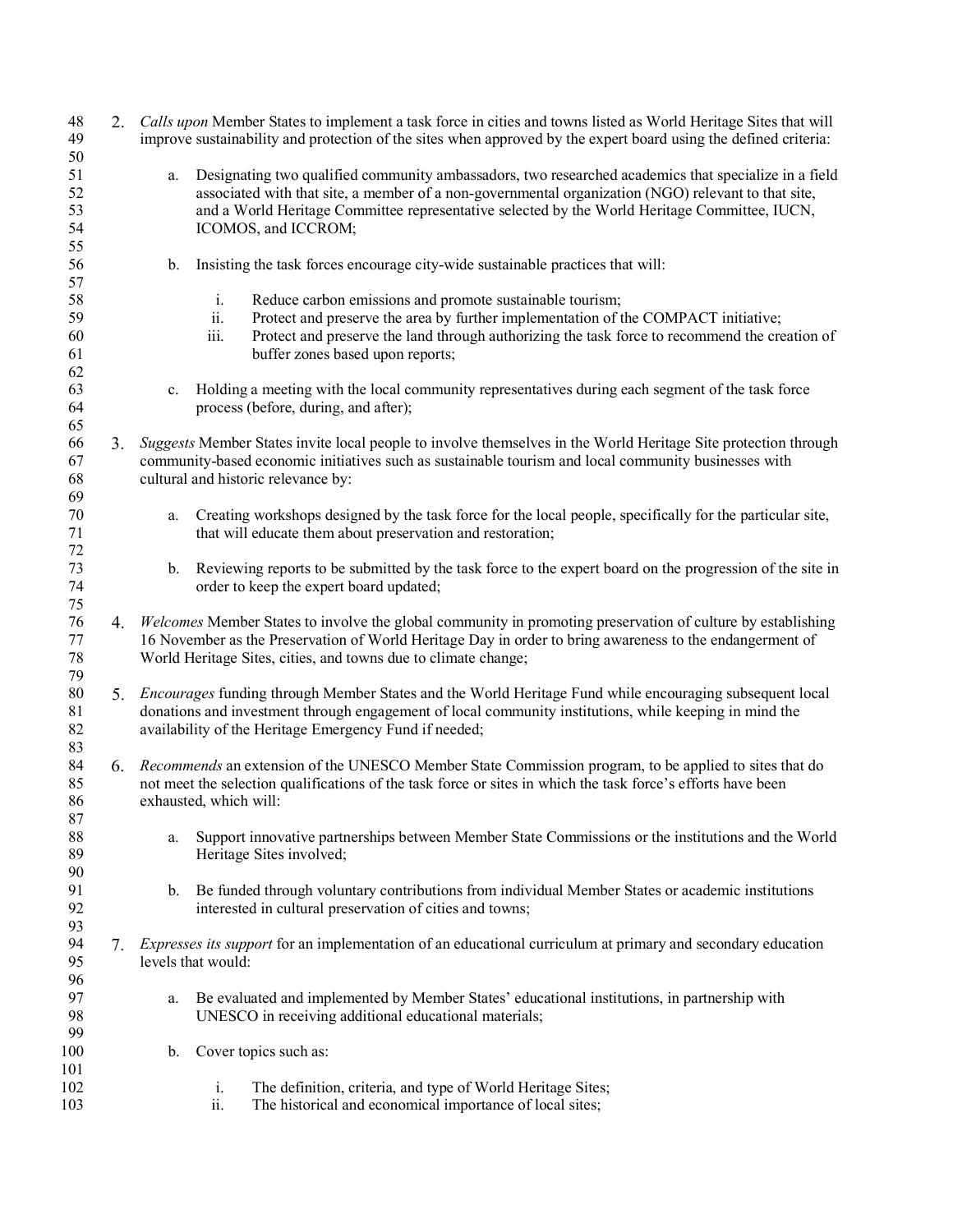104 iii. The global awareness of the various World Heritage Sites;  $\frac{105}{106}$ c. Involve the local community center employees, who would assist with teaching the material; 107 108 d. Receive funding through the World Heritage Fund and individual Member States;  $\begin{array}{c} 109 \\ 110 \end{array}$ 110 *Invites* all Member States to adhere to this resolution in order to support community engagement in cities and 111 towns listed as World Heritage Sites.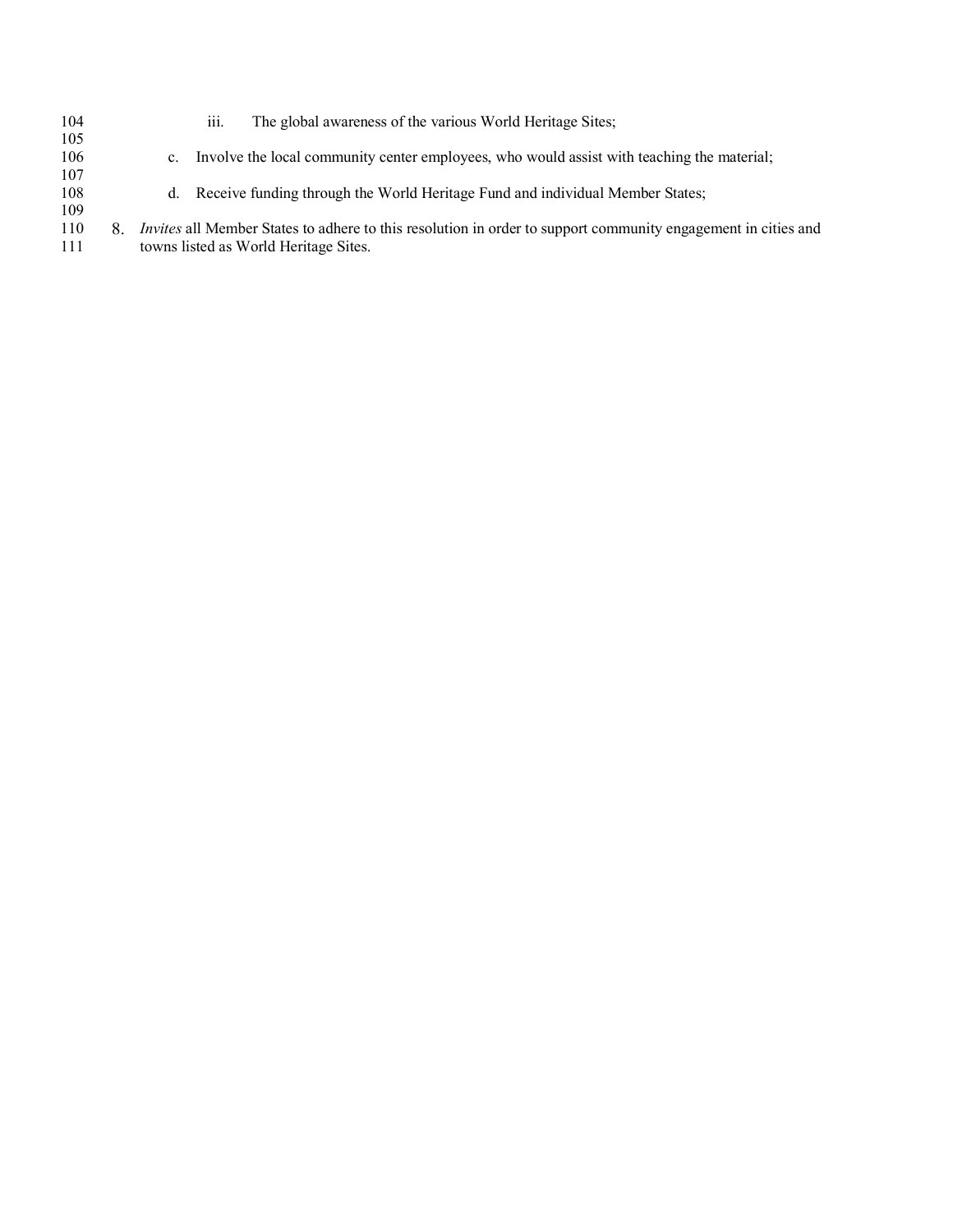

| $\mathbf{1}$<br>$\sqrt{2}$                                   |    |                 | The United Nations Educational, Scientific and Cultural Organization,                                                                                                                                                                                                                                                                                                                             |
|--------------------------------------------------------------|----|-----------------|---------------------------------------------------------------------------------------------------------------------------------------------------------------------------------------------------------------------------------------------------------------------------------------------------------------------------------------------------------------------------------------------------|
| $\mathfrak{Z}$<br>$\overline{4}$<br>$\sqrt{5}$<br>$\sqrt{6}$ |    |                 | Recognizing the World Heritage Committee's responsibility to execute studies, provide expert advice, and train<br>stakeholders for those World Heritage cities and towns that are vulnerable to security threats, especially those<br>published in the List of World Heritage Sites in Danger,                                                                                                    |
| $\boldsymbol{7}$<br>$\,8\,$<br>$\boldsymbol{9}$<br>10<br>11  |    |                 | Acknowledging the Security Council's desire as expressed in resolution 2347 (2017), and particularly in operative<br>clause 17 thereof, that UNESCO and its subsidiary bodies would help Member States adopt measures for<br>safeguarding cultural property, including the need for streamlining online databases, raising public awareness, and<br>creating educational programs for this topic, |
| 12<br>13<br>14<br>15                                         |    |                 | Recalling the specialized knowledge of the International Council on Monuments and Sites (ICOMOS) and the<br>International Centre for the Study of the Preservation and Restoration of Cultural Property (ICCROM) pertaining to<br>the management of cultural properties,                                                                                                                          |
| 16<br>17<br>18                                               |    |                 | Bearing in mind the functions and duties of the World Heritage Fund and the International Alliance for the<br>Protection of Heritage in Conflict Areas (ALIPH) to fund initiatives that safeguard cultural heritage from threats,                                                                                                                                                                 |
| 19<br>20                                                     | 1. |                 | <i>Proclaims</i> the year 2020 to be the Year of World Heritage Protection;                                                                                                                                                                                                                                                                                                                       |
| 21<br>22<br>23                                               | 2. |                 | Launches the Applied Research Training Initiative for All Cultural Threats (ARTIFACT) program, which<br>includes two key initiatives :                                                                                                                                                                                                                                                            |
| 24<br>25<br>26                                               |    | a.              | ARTIFACT Local Authority Exchange Training Program, which will educate local authorities on how<br>to protect and facilitate the prevention of theft of cultural antiquities that would include:                                                                                                                                                                                                  |
| 27<br>28                                                     |    |                 | $\mathbf{i}$ .<br>The exchange of specialized knowledge between different Member States, at both the national<br>and local levels;                                                                                                                                                                                                                                                                |
| 29<br>30                                                     |    |                 | Hands-on training on how to protect against theft and destruction;<br>ii.<br>Educating authorities on how to recover stolen objects;<br>iii.                                                                                                                                                                                                                                                      |
| 31<br>32<br>33                                               |    | b.              | ARTIFACT Community Engagement Initiative, which will:                                                                                                                                                                                                                                                                                                                                             |
| 34<br>35<br>36<br>37                                         |    |                 | i.<br>Allow community members to better understand the importance of preservation and<br>protection of artifacts and antiquities located in World Heritage Sites through the distribution<br>of brochures and materials that contain information on the importance of community<br>involvement in the collective security of World Heritage artifacts;                                            |
| 38<br>39                                                     |    |                 | Establish educational fairs for families and children of all ages to learn about stories and<br>ii.<br>history of their local World Heritage Sites;                                                                                                                                                                                                                                               |
| 40<br>41<br>42                                               |    |                 | Invite museums with artifacts to have travelling displays in order to present artifacts and<br>iii.<br>antiquities of specific countries;                                                                                                                                                                                                                                                         |
| 43<br>44<br>45                                               | 3. | 2020 that will: | Establishes a biennial International World Heritage Security Conference to be inaugurated in Paris, France, in                                                                                                                                                                                                                                                                                    |
| 46<br>47                                                     |    | a.              | Bring together Member State delegates, non-governmental organizations, and other interested parties<br>in the academic community to share information;                                                                                                                                                                                                                                            |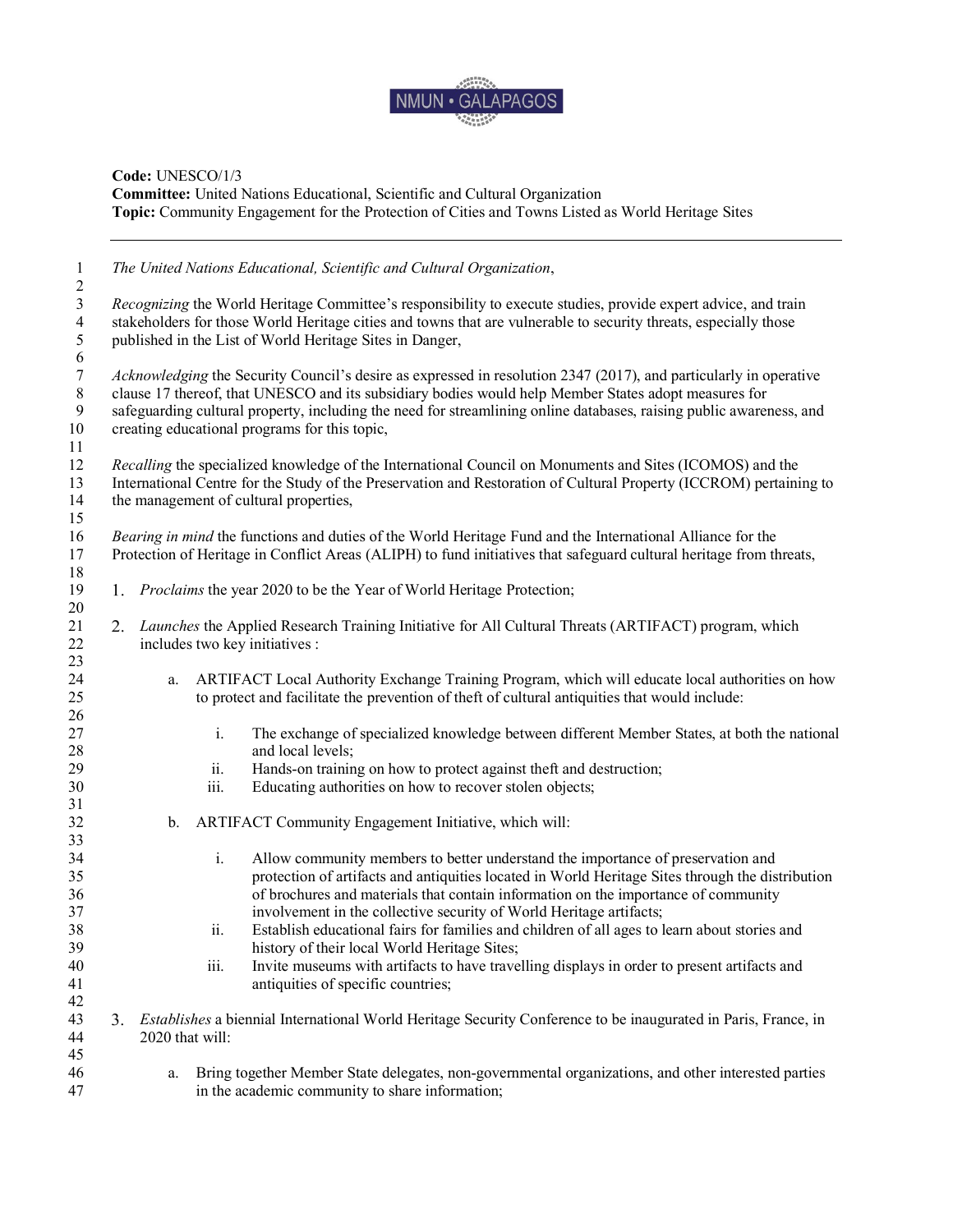| 48<br>49             |    | b.             | Discuss security issues relevant to World Heritage Sites, especially as they apply to World Heritage<br>cities and towns;                                                                                                                                                                      |
|----------------------|----|----------------|------------------------------------------------------------------------------------------------------------------------------------------------------------------------------------------------------------------------------------------------------------------------------------------------|
| 50<br>51             | 4. |                | <i>Authorizes</i> the creation of a centralized database for the sole purpose of monitoring artifacts from the World                                                                                                                                                                           |
| 52<br>53             |    |                | Heritage Sites to include:                                                                                                                                                                                                                                                                     |
| 54<br>55             |    | a.             | An overall artifact inventory for World Heritage Sites in cities and towns, with this data being<br>uploaded by local authorities;                                                                                                                                                             |
| 56<br>57<br>58       |    | $\mathbf{b}$ . | A stolen artifact inventory to be updated by site curators;                                                                                                                                                                                                                                    |
| 59<br>60<br>61       | 5. |                | <i>Encourages</i> Member States to utilize the unique operational features of this proposed centralized database,<br>which will include:                                                                                                                                                       |
| 62<br>63<br>64       |    | a.             | Online and on-site guidance from ICOMOS and ICCROM to help site curators assemble and update<br>their inventories;                                                                                                                                                                             |
| 65<br>66<br>67<br>68 |    | $b_{-}$        | A notification system that will alert the World Customs Organization when there are significant<br>changes made to these inventories, with a lower threshold in change for sites located in close proximity<br>to conflict zones or those which are especially vulnerable to security threats; |
| 69<br>70             | 6. | contributions. | <i>Requests</i> that these initiatives be funded by the World Heritage Fund and ALIPH, as well as voluntary                                                                                                                                                                                    |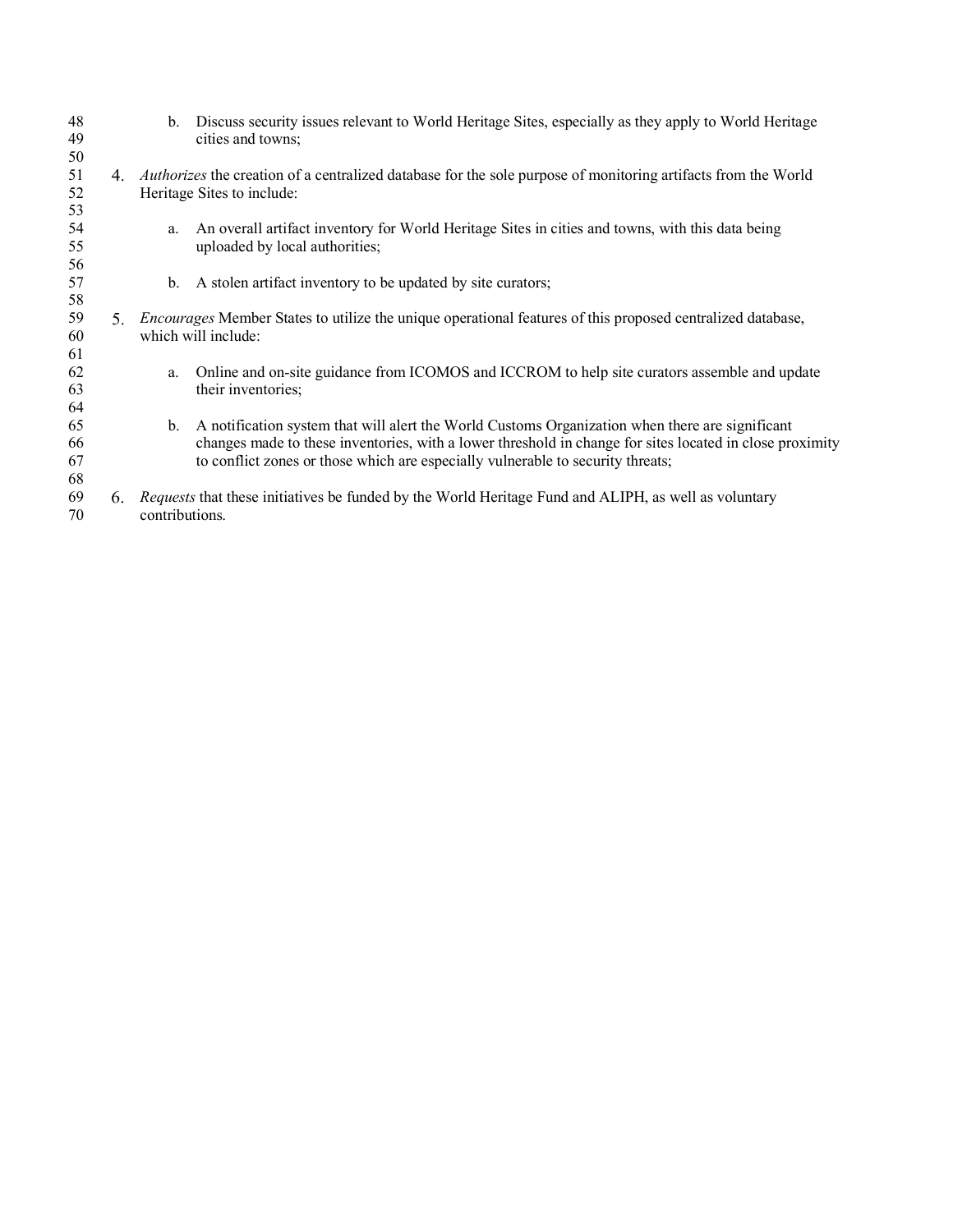

| 1                                                       |                   | The United Nations Educational, Scientific and Cultural Organization,                                                                                                                                                                 |
|---------------------------------------------------------|-------------------|---------------------------------------------------------------------------------------------------------------------------------------------------------------------------------------------------------------------------------------|
| $\overline{c}$<br>$\overline{3}$<br>$\overline{4}$<br>5 |                   | Guided by the Recommendation on the Historic Urban Landscape (2011) that considers heritage a social, cultural,<br>and economic asset that needs to be harnessed in order to protect the dynamic nature of World Heritage cities,     |
| $\sqrt{6}$<br>$\boldsymbol{7}$<br>$\,8\,$<br>9          | for all,          | Reaffirming the 2030 Agenda for Sustainable Development (2015) and the Sustainable Development Goals (SDGs),<br>as contained in General Assembly resolution 70/1 (2015), especially SDG 7 on modern and affordable technology         |
| 10<br>11<br>12                                          |                   | Cognizant of the importance of responsible waste management and more sustainable sources of transportation, as<br>expressed in the New Urban Agenda (2016), for building safe, resilient and sustainable cities,                      |
| 13<br>14<br>15                                          | cities and towns, | Believing in the United Nations Convention on the Law of the Sea (UNCLOS) (1982) that expresses the obligation<br>of Member States to protect and preserve the marine environment, which is vital to many coastal World Heritage      |
| 16<br>17<br>18<br>19<br>20                              | Migration (IOM),  | Recognizing the occurrence of forced migration and unsustainable urbanization from failing agricultural regions to<br>World Heritage cities and towns as a result of climate change, as outlined by the International Organization on |
| 21<br>22<br>23                                          |                   | 1. <i>Highlights</i> the following suggestions for Member States to increase their sustainability and adopt a green<br>culture to protect their World Heritage cities affected by climate change and related factors such as:         |
| 24<br>25                                                | a.                | Irresponsible waste management;                                                                                                                                                                                                       |
| 26<br>27                                                | b.                | Unsustainable sources of energy;                                                                                                                                                                                                      |
| 28                                                      | $c$ .             | A large carbon footprint due to transportation;                                                                                                                                                                                       |
| 29<br>30                                                | d.                | Mass urbanization due to failing agricultural patterns;                                                                                                                                                                               |
| 31<br>32<br>33<br>34                                    | energy;           | 2. Supports that Member States create a solar panel drive in homes in World Heritage cities to promote renewable                                                                                                                      |
| 35<br>36<br>37                                          |                   | 3. Suggests the development of energy-efficient public transportation in the form of an electric tram system and a<br>city bike program in World Heritage cities and towns to reduce carbon emissions;                                |
| 38<br>39                                                |                   | 4. Draws attention to sustainable waste practices such as:                                                                                                                                                                            |
| 40<br>41                                                | a.                | Implementing an incremental ban on non-biodegradable plastic;                                                                                                                                                                         |
| 42<br>43                                                | b.                | Promoting green alternatives to plastic;                                                                                                                                                                                              |
| 44                                                      | $\mathbf{c}$ .    | Engaging in sustainable waste disposal policies such as:                                                                                                                                                                              |
| 45<br>46<br>47<br>48                                    |                   | i.<br>Reuse;<br>ii.<br>Reduce;<br>Recycle;<br>iii.                                                                                                                                                                                    |